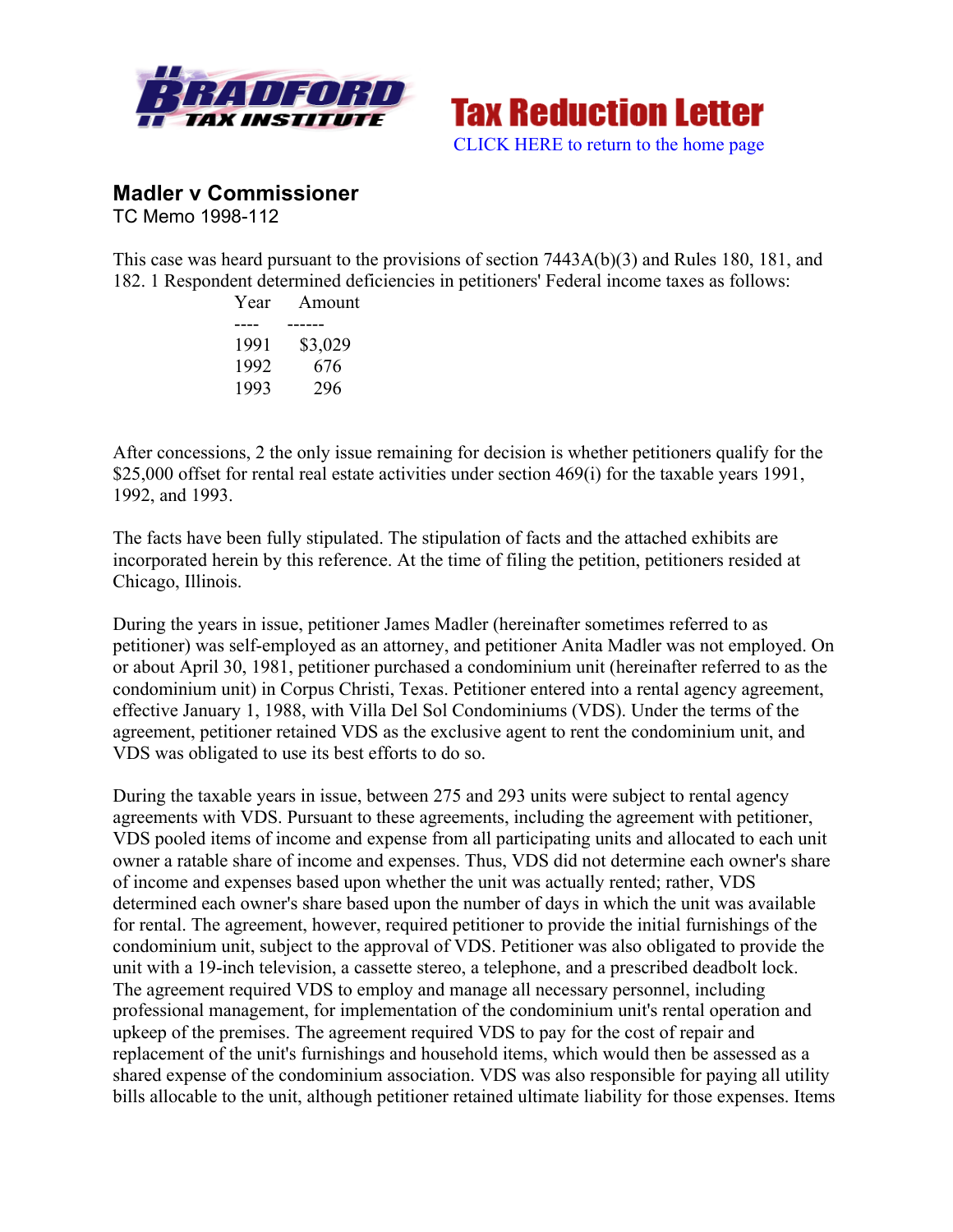of expense incurred by VDS on behalf of unit owners include: Front desk, telephone, housekeeping, maintenance, administration, accounting, marketing, replacement reserves, and electricity. Furthermore, the unit was available to VDS for up to 5 days per calendar year for promotional purposes, without payment of rent to petitioner. Lastly, the agreement could be terminated at will.

The record does not reflect the average period of customer use of petitioner's unit. [pg. 98-640] On Schedule E of their returns for the taxable years in issue, petitioners reported income and claimed expenses concerning their rental real estate as follows:

|                                    | 1991  | 1992                             | 1993  |
|------------------------------------|-------|----------------------------------|-------|
|                                    |       |                                  |       |
| Rent received                      |       | $$8,829$ $$9,513$ $$9,063$       |       |
| Expenses including<br>depreciation |       | $(15,003)$ $(14,284)$ $(14,491)$ |       |
|                                    |       |                                  |       |
| Loss                               | 6,174 | 4,771                            | 5,428 |

A portion of the losses reflected on Schedules E for each of the years in issue relates to petitioner's condominium unit. 3 Petitioners then fully deducted these losses on line 18 of their returns (Forms 1040) for each of the years in question. Only the portion of the losses attributable to petitioner's condominium unit remains in issue. Upon examination, respondent disallowed the claimed losses, reasoning that petitioner's ownership of the condominium unit constituted a passive activity for purposes of section 469, thereby precluding petitioners from offsetting losses attributable to the unit against nonpassive income.

## Discussion

We begin by noting that petitioners bear the burden of proving that respondent's determination is erroneous. Rule 142(a); Welch v. Helvering, 290 U.S. 111, 115 [12 AFTR 1456] (1933). This burden remains when a case is fully stipulated. Borchers v. Commissioner, 95 T.C. 82, 90-91 (1990), affd. 943 F.2d 22 [68 AFTR 2d 91-5439] (8th Cir. 1991). Moreover, deductions are a matter of legislative grace, and petitioners bear the burden of proving that they are entitled to any of the deductions claimed. INDOPCO, Inc. v. Commissioner, 503 U.S. 79, 84 [69 AFTR 2d 92- 694] (1992).

Section 162 permits deductions for all the ordinary and necessary expenses paid or incurred during the taxable year in carrying on a trade or business. Section 212 permits deductions for all the ordinary and necessary expenses paid or incurred during the taxable year for the production of income. Section  $469(a)(1)$  and  $(d)(1)$  generally prohibits a taxpayer from claiming deductions attributable to "passive activities" in an amount which exceeds the income generated by that taxpayer's "passive activities". Scheiner v. Commissioner, T.C. Memo. 1996-554 [1996 RIA TC Memo ¶96,554]; Mordkin v. Commissioner, T.C. Memo. 1996-187 [1996 RIA TC Memo ¶96,187]. The term "passive activity" includes: (1) Any activity which involves the conduct of a trade or business and in which the taxpayer does not materially participate, and (2) any rental activity without regard to whether or not the taxpayer materially participates in the activity. Sec.  $469(c)(1)$ ,  $(2)$ ,  $(4)$ .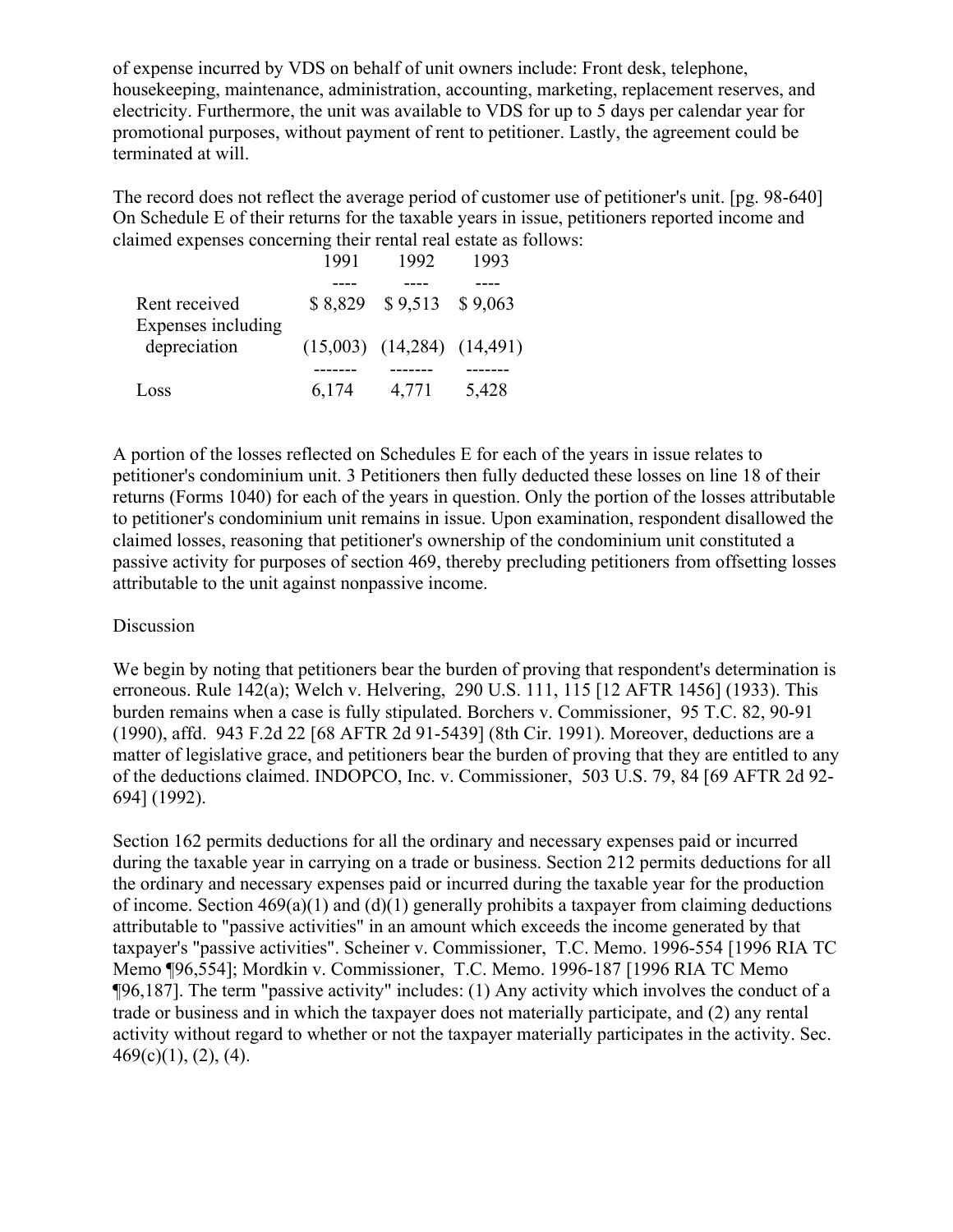For purposes of section 469, the term "rental activity" is defined in section  $469(j)(8)$  as any activity where payments are principally for the use of tangible property. See also sec. 1.469-  $1T(e)(3)(i)$ , Temporary Income Tax Regs., 53 Fed. Reg. 5702 (Feb. 25, 1988). An activity involving the use of tangible property, however, is not considered a rental activity for a taxable year if for such taxable year the average period of customer use for such property is 7 days or less. Sec.  $1.469 - 1T(e)(3)(i)$  and  $(ii)(A)$ , Temporary Income Tax Regs., 53 Fed. Reg. 5702 (Feb. 25, 1988). Therefore, owners of rental real estate are not considered to be engaged in a rental activity if the average period of customer use is 7 days or less. Scheiner v. Commissioner, supra.

Section  $469(i)(1)$  and (2) provides:

(i) \$25,000 Offset for Rental Real Estate Activities.-

(1) In general. - In the case of any natural person, subsection (a) shall not apply to that portion of the passive activity loss \*\*\* which is attributable to all rental real estate activities with respect to which such individual actively participated in such taxable year \*\*\*. [pg. 98-641]

(2) Dollar limitation. - The aggregate amount to which paragraph (1) applies for any taxable year shall not exceed \$25,000.

In effect, section 469(i) allows the taxpayer to offset from nonpassive income up to \$25,000 of certain passive activity losses. 4 With respect to the limited applicability of the \$25,000 offset to losses attributable to "rental real estate activities", the legislative history of section 469 explains:

Since relief under this rule applies only to rental real estate activities, it does not apply to passive real estate activities that are not treated as rental activities under the provision (e.g., an interest in the activity of operating a hotel). \*\*\* [S. Rept. 99-313 (1986), 1986-3 C.B. (Vol. 3) 1, 737.]

Congress, therefore, intended that taxpayers should be entitled to the \$25,000 offset for losses attributable to "rental real estate activities" only if the activity constitutes a "rental activity". With respect to the requirement that the individual actively participate in the rental real estate activity, the legislative history of section 469 also provides:

The difference between active participation and material participation is that the former can be satisfied without regular, continuous, and substantial involvement in operations, so long as the taxpayer participates, e.g., in the making of management decisions or arranging for others to provide services (such as repairs), in a significant and bona fide sense. Management decisions that are relevant in this context include approving new tenants, deciding on rental terms, approving capital or repair expenditures, and other similar decisions.

\*\*\*

[A]s with regard to the material participation standard, services provided by an agent are not attributed to the principal, and a merely formal and nominal participation in management, in the absence of a genuine exercise of independent discretion and judgment, is insufficient. [S. Rept. 99-313, supra, 1986-3 C.B. (Vol. 3) at 737-738.]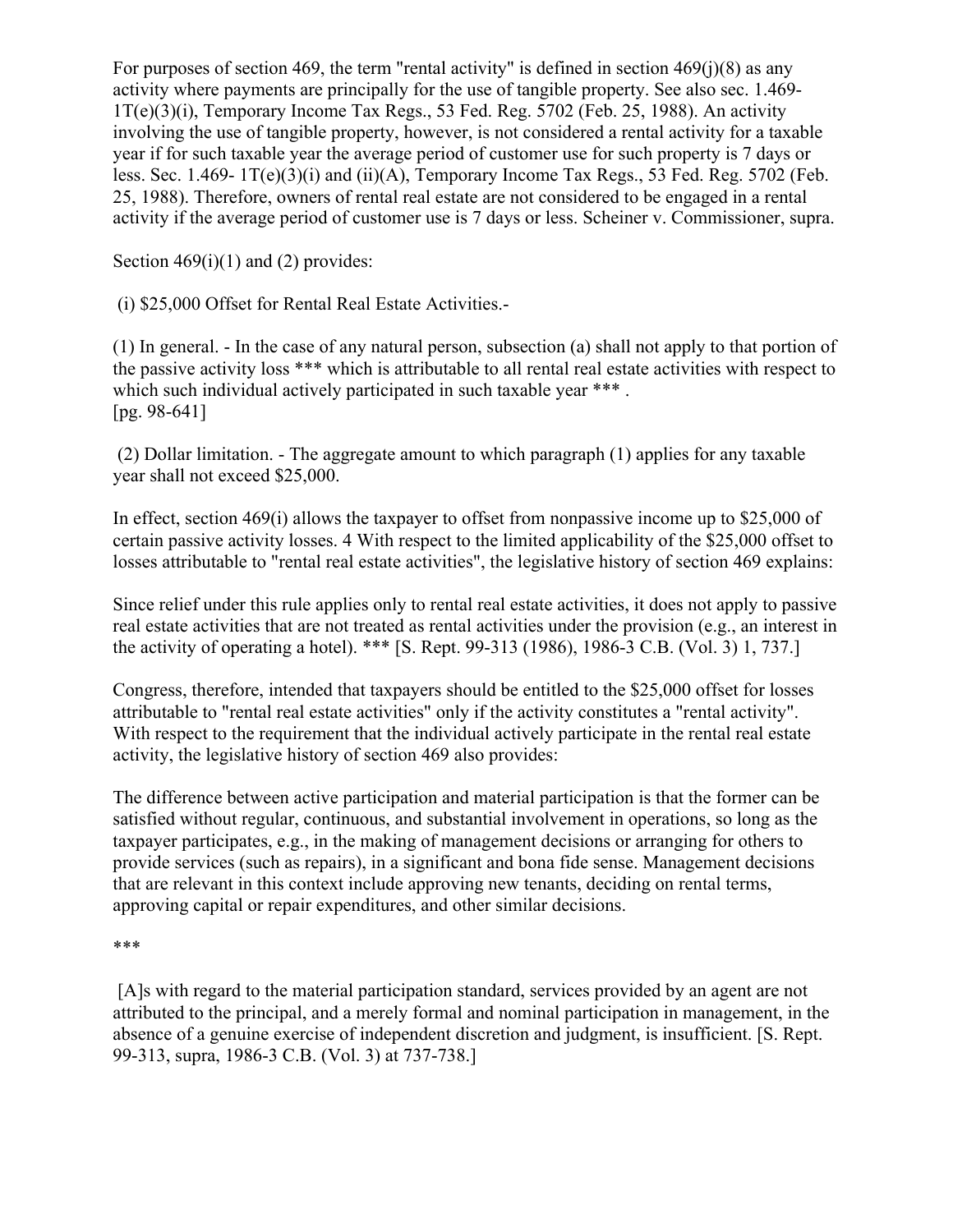In determining whether a taxpayer actively participates, the participation of the taxpayer's spouse is taken into account. Sec.  $469(i)(6)(D)$ .

The arguments of the parties on brief focus on the question of whether petitioners actively participated in the activity of renting petitioner's condominium unit for the purpose of allowing petitioners the offset provided at section 469(i). It is not clear from the record, however, whether petitioner's condominium unit was rented for an average period of greater than 7 days for each of the years in issue. Therefore, it is unclear whether the activity in question constitutes a rental real estate activity under section 469(i). 5

Since the record is vague as to the average period of customer use of the condominium unit, and since application of the relevant provisions differs depending upon whether the average period exceeds 7 days, we shall address whether petitioners are entitled to the claimed losses under either scenario.

## 1. Average Period of Customer Use Greater Than 7 Days

If the average period of customer use of petitioner's condominium unit was greater than 7 days, the activity of renting the unit is considered a rental real estate activity, and petitioners must establish that they actively participated in that activity to qualify for the offset under section 469(i). To support their contention that they actively participated in the rental of the condominium unit, petitioners argue as follows:

Code Section 469(i) gives an "out" to those taxpayers who fall within the \$25,000.00 offset provision. This "out" is limited to those taxpayers which "actively participated" in the rental of property. [Petitioners] submit that they [pg. 98-642] qualify under this exception in that they participate and make management decisions on a monthly basis. This decision making process occurs each month in which a rental income or expense statement is received from the rental agreement. At that time a management decision is made whether to continue or terminate the participation in the rental agreement \*\*\* in that the rental agreement is terminable at will \*\*\*. \*\*\* [Petitioners) may at any time elect to provide the rental services themselves or to procure another agent for these services. Under these conditions the Petitioners are making significant and [bonafide] management decisions on a month-to-month basis whether to continue, cancel, or make another agency relationship.

Petitioners have offered no evidence to indicate that they personally approved of tenants, decided rental terms, approved of expenditures for repairs and capital improvements, or in any way participated in the management of the unit in a significant and bona fide sense. It appears that VDS, rather than petitioners, performed all significant management activities. Moreover, we do not consider petitioner's ability to terminate the contract with VDS as active participation per se; the legislative history of section 469 explains that taxpayers must themselves genuinely exercise independent discretion and judgment. on the basis of the record before us, we conclude that petitioners have failed to establish that they actively participated in the activity of renting the condominium unit during each of the years in issue. Therefore, assuming that the average period of customer use of petitioner's condominium unit was greater than 7 days, petitioners are not entitled to the \$25,000 offset provided at section 469(i).

2. Average Period of Customer Use Less Than 7 Days